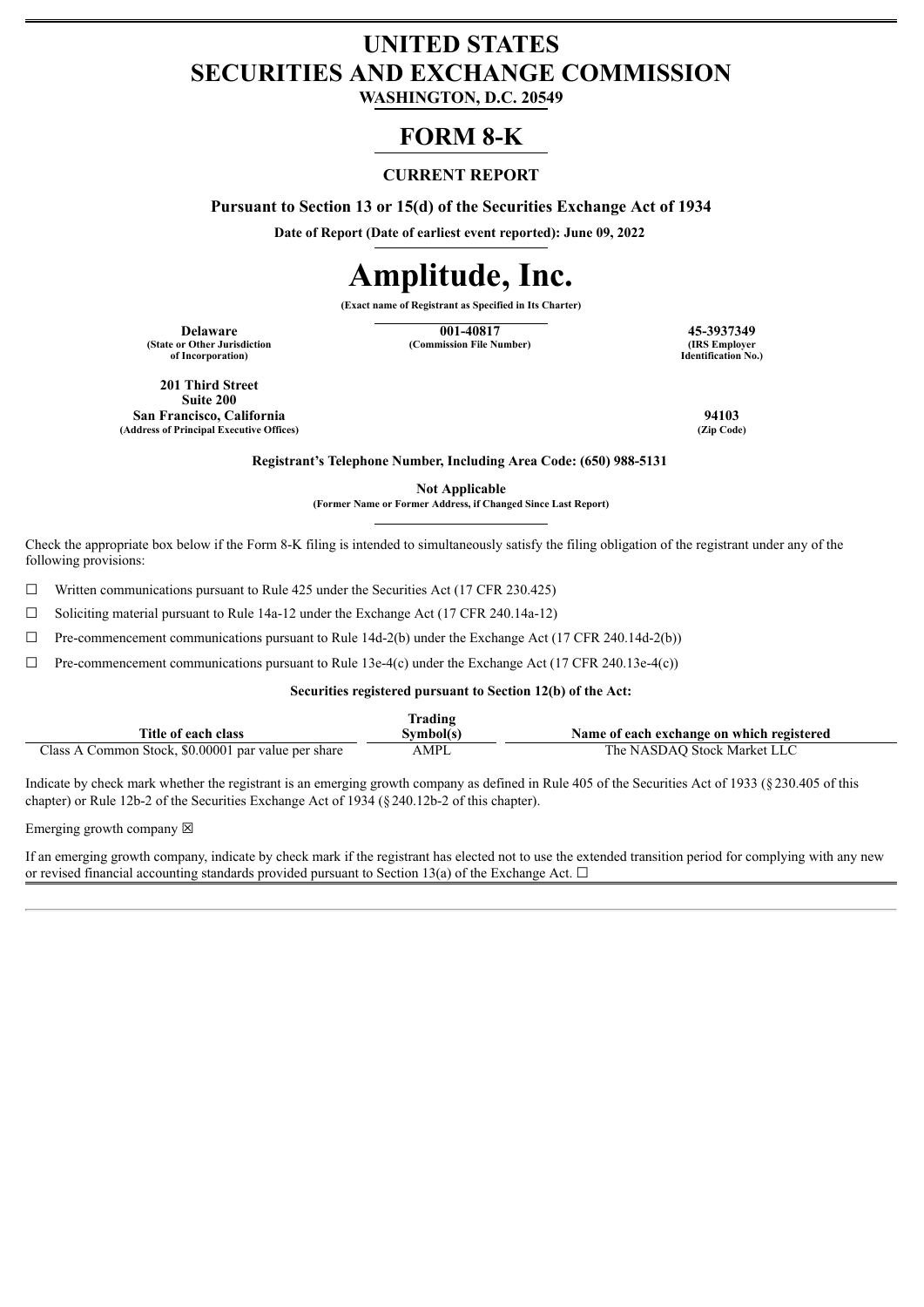#### **Item 5.07 Submission of Matters to a Vote of Security Holders.**

On June 9, 2022, Amplitude, Inc. (the "Company") held its 2022 Annual Meeting of Stockholders (the "Annual Meeting"). At the Annual Meeting, the Company's stockholders (1) elected each of the Company's nominees for Class I director and (2) ratified the appointment of KPMG LLP as the Company's independent registered public accounting firm for the fiscal year ending December 31, 2022. The final results with respect to each proposal are set forth below.

#### *Proposal One – Election of Directors*

The stockholders elected each of the two persons named below as Class I directors to serve until the 2025 annual meeting of stockholders or until their successors are duly elected and qualified. The results of such vote were:

|                       | FOR         | <b>WITHHELD</b> | <b>BROKER NON-VOTES</b> |
|-----------------------|-------------|-----------------|-------------------------|
| <b>Spenser Skates</b> | 198,089,893 | 3.450.624       | 15,522,357              |
| Erica Schultz         | 197,993,199 | 3,547,318       | 15,522,357              |

#### *Proposal Two – Ratification of Selection of Independent Registered Public Accounting Firm*

The stockholders ratified the appointment of KPMG LLP as the Company's independent registered public accounting firm for the fiscal year ending December 31, 2022. The results of such vote were:

| FOR              | <b>INCT</b> | <b>RSTAIN</b> | <b>OKER NON-VOTES</b><br>BROKER |
|------------------|-------------|---------------|---------------------------------|
| 00007<br>$\prod$ | 34,780      | 28,018        | $\overline{\phantom{a}}$        |